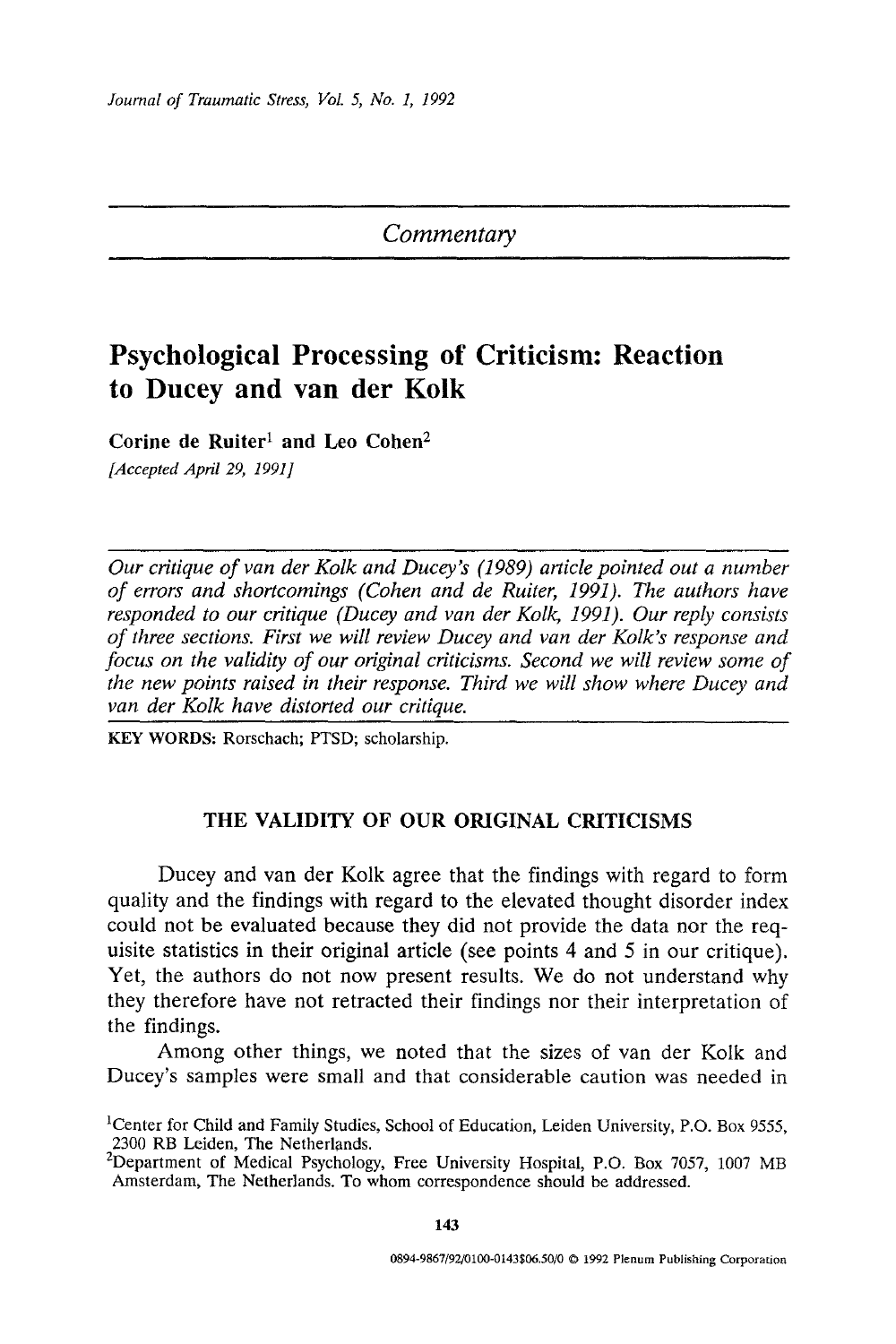generalizing from the findings. Perhaps Ducey and van der Kolk agree with us. They write in their response that they believe their study "to be suggestive of further directions and future research" and that it was "exploratory and hypothesis-generating" (p. 426). The author did not mention this in their original paper, however. They provided no cautionary remarks about drawing conclusions.

We suggested that the authors had not defined what they meant by the term "Sum C." (Contrary to what Ducey and van der Kolk *think* we meant, no innuendo was intended. We wished to define terms for the subsequent exposition.) As the authors correctly point out they did provide a definition of the term on p. 262 and it should have been seen by us.

In our critique we noted that the Comprehensive System is generally considered the empirically most advanced Rorschach system. In their reply Ducey and van der Kolk appear to agree and speak of "Exner's monumental array of empirical studies that systematize and provide norms for the Rorschach technique" and credit us with having "point[ed] out to readers not up to date with Rorschach technique that important advances in that area have made the Rorschach a more workable tool for scientific investigation" (p. 431).

## CRITICISMS TO POINTS RAISED BY DUCEY AND VAN **DER KOLK**

1. We criticized van der Kolk and Ducey for employing various Rorschach systems in an unsystematic fashion and for not presenting arguments for selecting one system in one place and another elsewhere. In passing the authors now indicate that they were working with "archival data" and that "latitude needs to be granted regarding its availability for research" (p. 426). We are puzzled by what Ducey and van der Kolk mean by "archival data." In the *Method* section of their article they write that the "subjects were respondents in a survey of nightmare frequencies among Vietnam veterans in a Veterans Administration (VA) Outpatients Clinic." They go on to say that 37 Vietnam combat veterans were interviewed and that  $13$  of these were selected for the study on the basis of " $(1)$  the intensity of their recurrent, intrusive nightmares (...); (2) meeting DSM-III criteria for PTSD on clinical examination by two independent examiners; (3) not meeting criteria for other Axis I or II diagnoses . . ." (pp. 260-261). The details would indicate that the patients investigated had participated in a study. Should that be the case, it's not clear what would be "archival" about the data. And if they are "archival" it ought to have been reported in the article.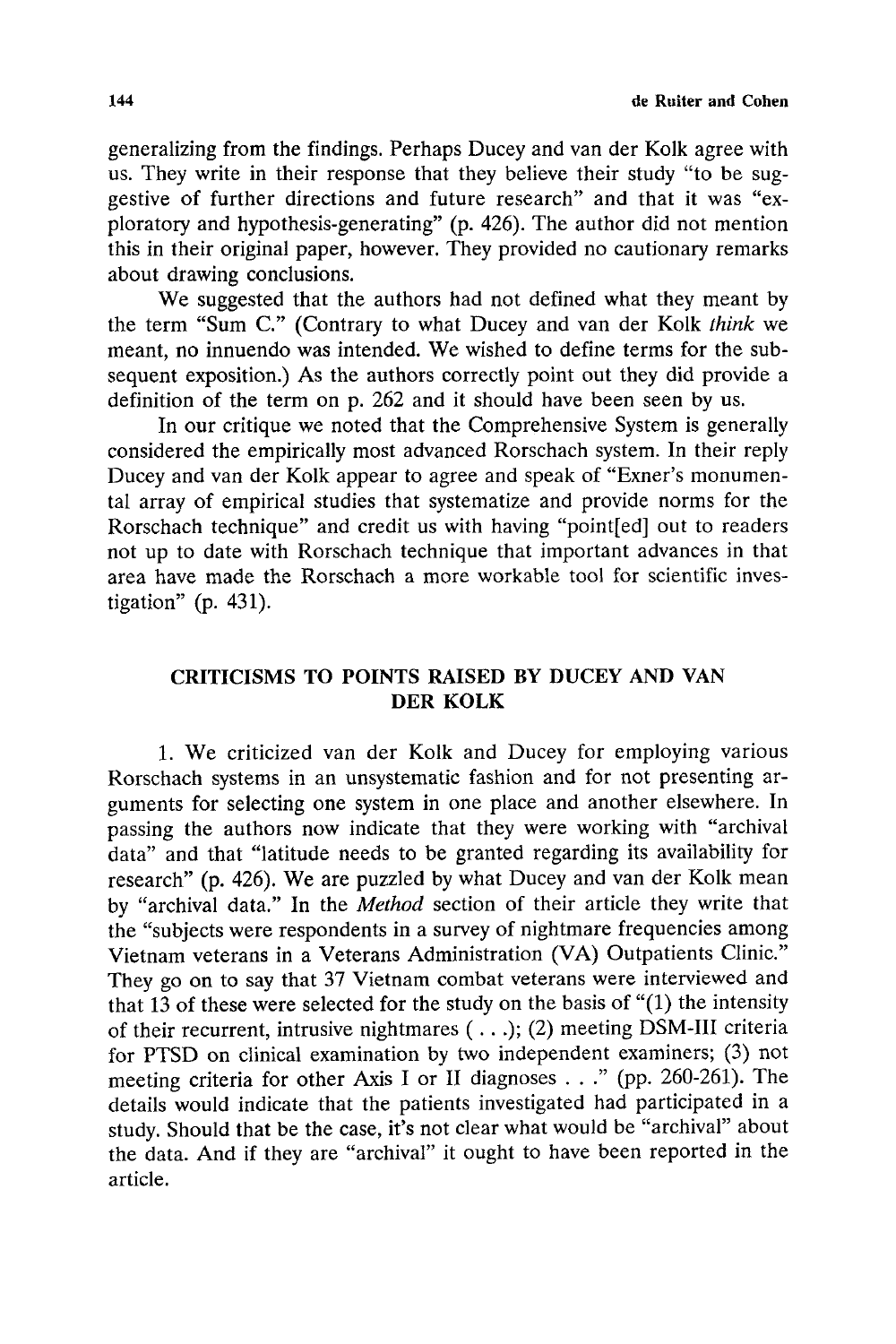If the data are "archival" we nonetheless fail to see how this relates to the points raised in our critique. We criticized the authors for the way in which they treated their data, we called several of the findings they reported into question and we took them to task for the manner in which they drew conclusions from the results they presented. We do not object to the *presence* of shortcomings; we maintain rather that they should be taken into account in the report of the findings and in the process of drawing conclusions. Their remark that "latitude needs to be granted regarding its availability for research" is to us an unclear remark: we just don't know what they mean. Even "archival" data can be (re)scored using new methods.

2. Ducey and van der Kolk write that they offer a "thorough interpretation [of high  $m$ ] in two distinct places (pp. 263, 268)" (p. 426). On page 263 of their article the authors provide a brief review of the interpretative significance of m in general. This was part of the *Method* section, however, where the Rorschach was described. It appeared *before* the results had been reported and cannot be considered interpretation of findings.

We notice faulty logic in the reasoning they employ in "interpreting" their finding in the *Discussion* section on page 268. Their study was designed to test the hypothesis that PTSD subjects suffered from "the experience of the pressure of ego-alien thought or fantasy" (p. 263). This would be reflected in the Rorschach in a high frequency of  $m$ . In other words, high m would be *evidence* of the pressure of ego-alien thought in PTSD subjects. In their interpretation on p. 268, however, the authors reverse the argument. They say that the present study "supports the empirical literature that the proliferation of these [m] responses suggest *[sic]*  an imagistic but unsymbolized awareness of dangerous but overwhelming 'ego-alien' thought or fantasy beyond the individual's control." This line of reasoning requires that they *assume* that PTSD patients are characterized by these ego-alien thoughts and fantasies. In other words, the authors assume the idea they set out to verify.

3. There appear to us to be inconsistencies in the interpretation Ducey and van der Kolk provide of the color response (p. 428). On the one hand they say that the color response is "characteristically as passive and unbidden as the immediate experience of affect." On the other hand the color response is referred to as "purposeful and 'deliberately initiated'." We do not understand in what way the same response category is to be regarded as both "passive and unbidden" and "deliberately initiated."

4. The authors write that subsequent research has "borne out" their original findings (p. 426). However, on p. 429 they refer to findings of a study of 27 traumatized subjects by Levi (1990, 1991) which apparently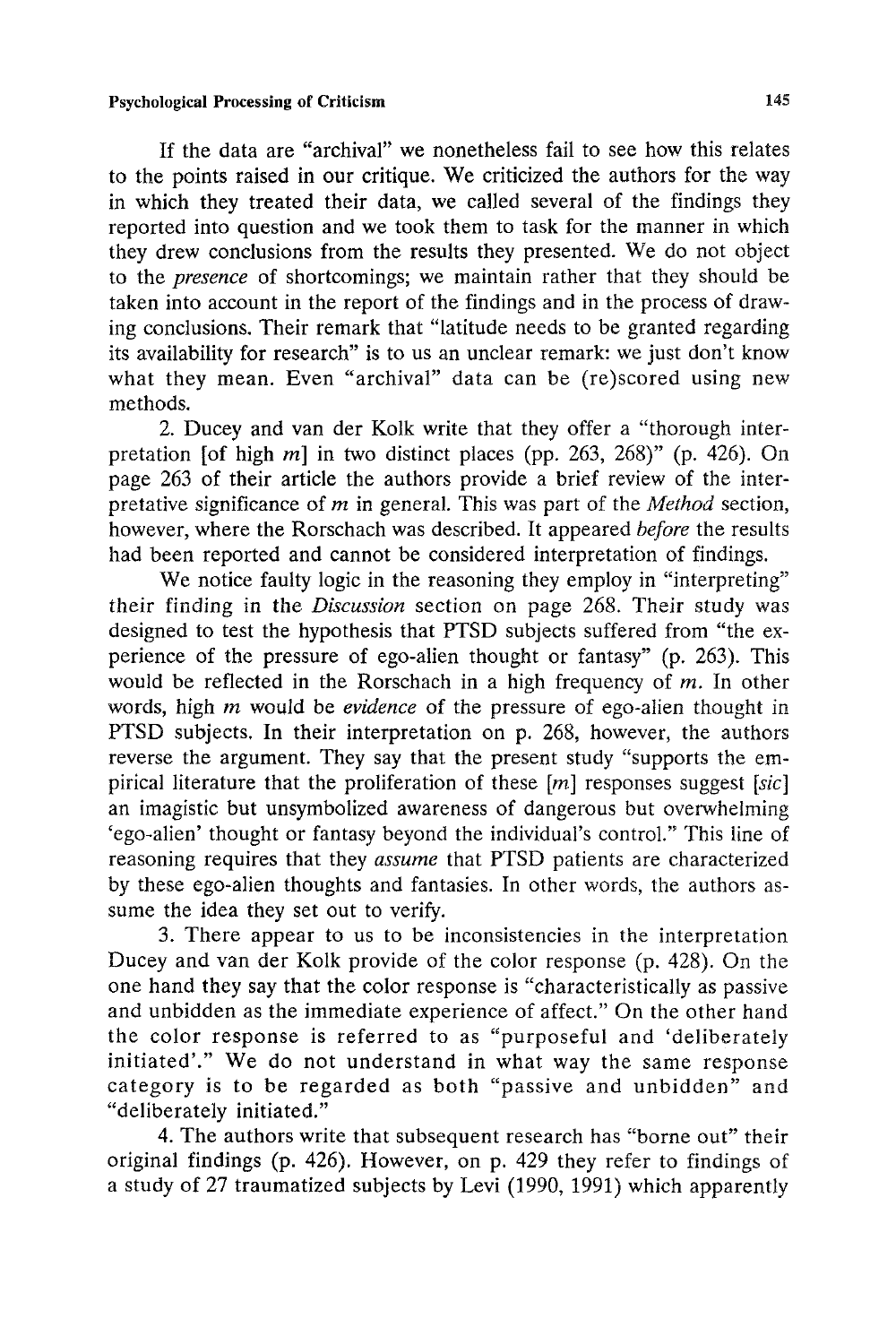did *not* uphold the van der Kolk and Ducey finding of lowered M. In their original paper the finding of low  $M$  is considered critical evidence for the authors' theory of relative lack of symbolic processing in PTSD (van der Kolk and Ducey, 1989, p. 264). From the information provided by Ducey and van der Kolk (1991, p. 429) it appears that Levin's subjects did not differ from nonpatients with regard to M. Therefore, at least one study subsequent to van der Kolk and Ducey's provided findings inconsistent with the latter.

5. The authors (1991, p. 428) write that "symbolization, 'meaningmaking' and 'working through' of trauma is based on emotional integration." They go on to say that the capacity for emotional integration "would be best measured on the Rorschach by  $M$ ." This is not at all evident to us. There is evidence which can be interpreted as suggestive of the opposite. Exner's (1990) data, for example, disclose that the balance of *M* to *WSumC* in patient groups is greater than that for nonpatients ( $N = 700$ ). On the average, schizophrenics ( $N = 320$ ) show high levels of M and very low levels of  $WSumC$  and depressives ( $N =$ 315) and character disorder ( $N = 180$ ) patients both show greater M than *WSumC* (though both are lower than the corresponding levels for nonpatients). Furthermore, higher levels of M than *WSumC* have also been noted in Rorschach studies with patient groups in the Netherlands [e.g., panic disorder patients (de Ruiter and Cohen, submitted), insomnia patients (Cohen, 1990) and gender identity disorder (Cohen *et al.,*  1991)]. Admittedly these data are not from studies about PTSD but they do suggest that psychopathology in general is associated with relatively higher rather than with relatively lower levels of M. If one assumes that the level of emotional integration is lower in the patient groups than in the nonpatient group then these findings do not rhyme with Ducey and van der Kolk's assertion.

## **DUCEY AND VAN DER KOLK'S DISTORTION OF OUR**  CRITIQUE

Ducey and van der Kolk express the fear that our critique could lead readers to the journal to "dismiss substantive findings" (p. 426). We do not see why this should be the case. In our critique we provide a systematic review of their results. At the conclusion of our critique we state plainly that "Van der Kolk and Ducey have made a scientific contribution" and we summarize their findings (p. 416).

The authors write of us that we "remain wedded to a narrow conception of M and *SumC"* (p. 428). In fact we happen to entertain several ideas con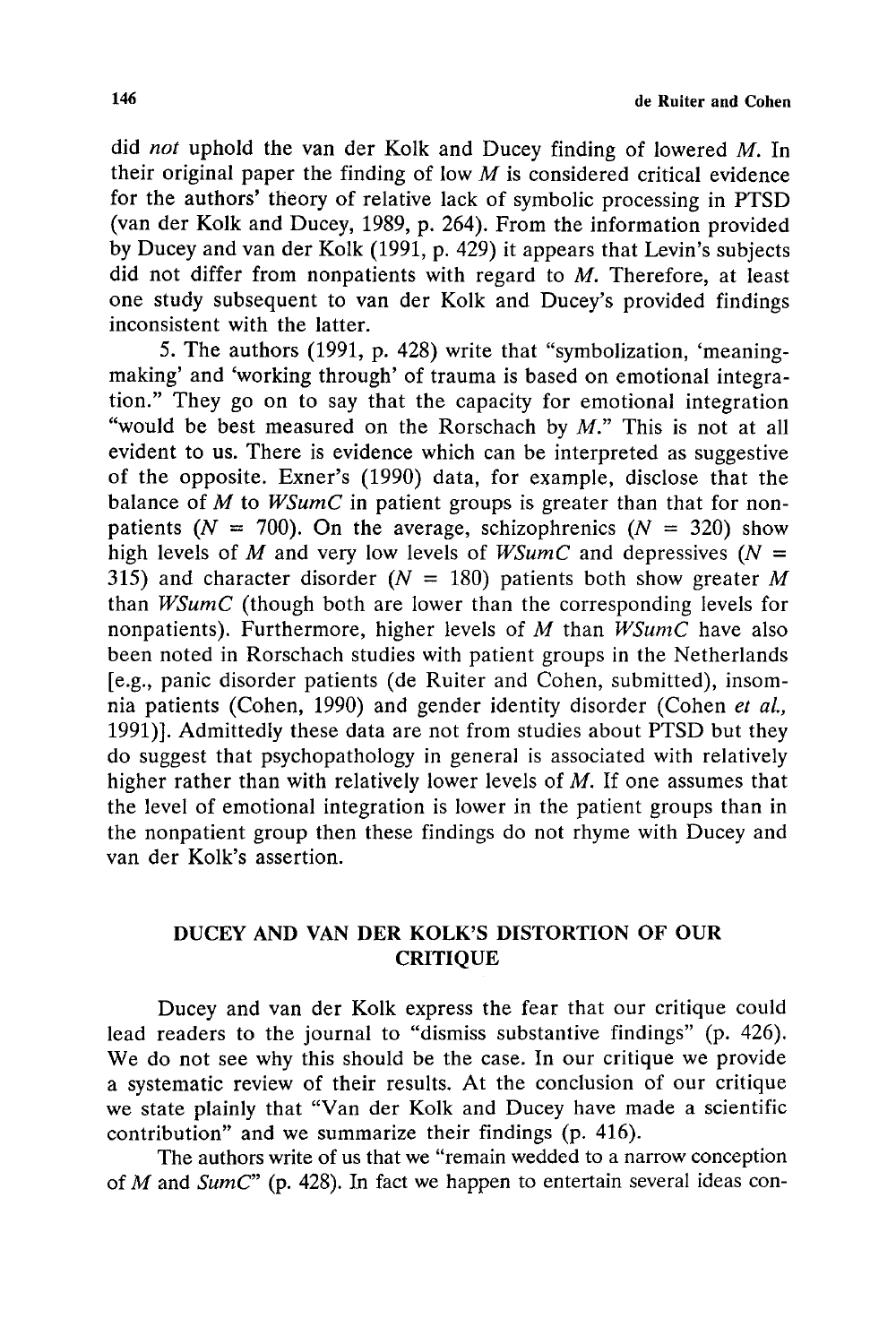cerning M and *WSumC,* to none of which we are "married." In our critique we referred to Exner's (1986) empirical work and noted that both  $M$  and *WSumC* can be regarded as psychological resources which an individual can use to adapt to his environment. Subsequently we posed the question whether, therefore, not both affective and ideational resources could be used to process traumatic experience. Furthermore, it is not clear what is so "narrow" about the conception to which we refer in our critique.Ducey and van der Kolk state that we propose that the blood and anatomy contents *"should*  have been scored for An, MOR, and DR" (p. 430, italics added). In our critique we dearly stated that *"we would have liked to see* the authors code these responses according to an established method" (p. 412, italics added). We noted that such quantitative treatment of the data would have permitted comparison with other data, and could have been interpreted accordingly. The authors write that we "ignored" the importance of idiographic interpretation of the projective material. We *never* dismissed the value of qualitative analyses nor is that our intention. But, when Ducey and van der Kolk report on qualitative analyses of their protocols we believe they are responsible for providing a mechanism by means of which their findings can be checked.

Finally, we would like to make a few comments in general. In their concluding paragraph the authors seem to imply that we were "erect[ing] obstacles and establish[ing] walls and competing camps of knowledge" (p. 431). Quite to the contrary, we were pointing out how Ducey and van der Kolk's study could have benefited from improvements in methodology and reasoning.

Ducey and van der Kolk accuse us of "failing to introduce new empirical data on the subject" (p. 426). They go on to write that this "called to mind the old Dutch expression, 'The bests sailors stay on shore.'" They imply, therefore, that one is not entitled to review a study on a subject unless one has conducted research in that area. Only a very small portion of the scientific community would therefore be entitled to criticize other researchers' work, i.e., only those scholars who have conducted highly similar research. We believe neither the advancement of psychological science nor the application of scientific insights to clinical practice would benefit from such a point of view.

#### **REFERENCES**

Cohen, L. (1990, July). Evidence of cognitive disorder in Rorschach protocols of chronic insomnia patients, Paper presented at the XIIIth International Congress on Rorschach and Projective Techniques, Paris.

Cohen, L., and de Ruiter, C. (1991). The Rorschach and PTSD revisited Critique of van der Kolk and Ducey (1989). Z *Traum. Stress* 4: 407-417.